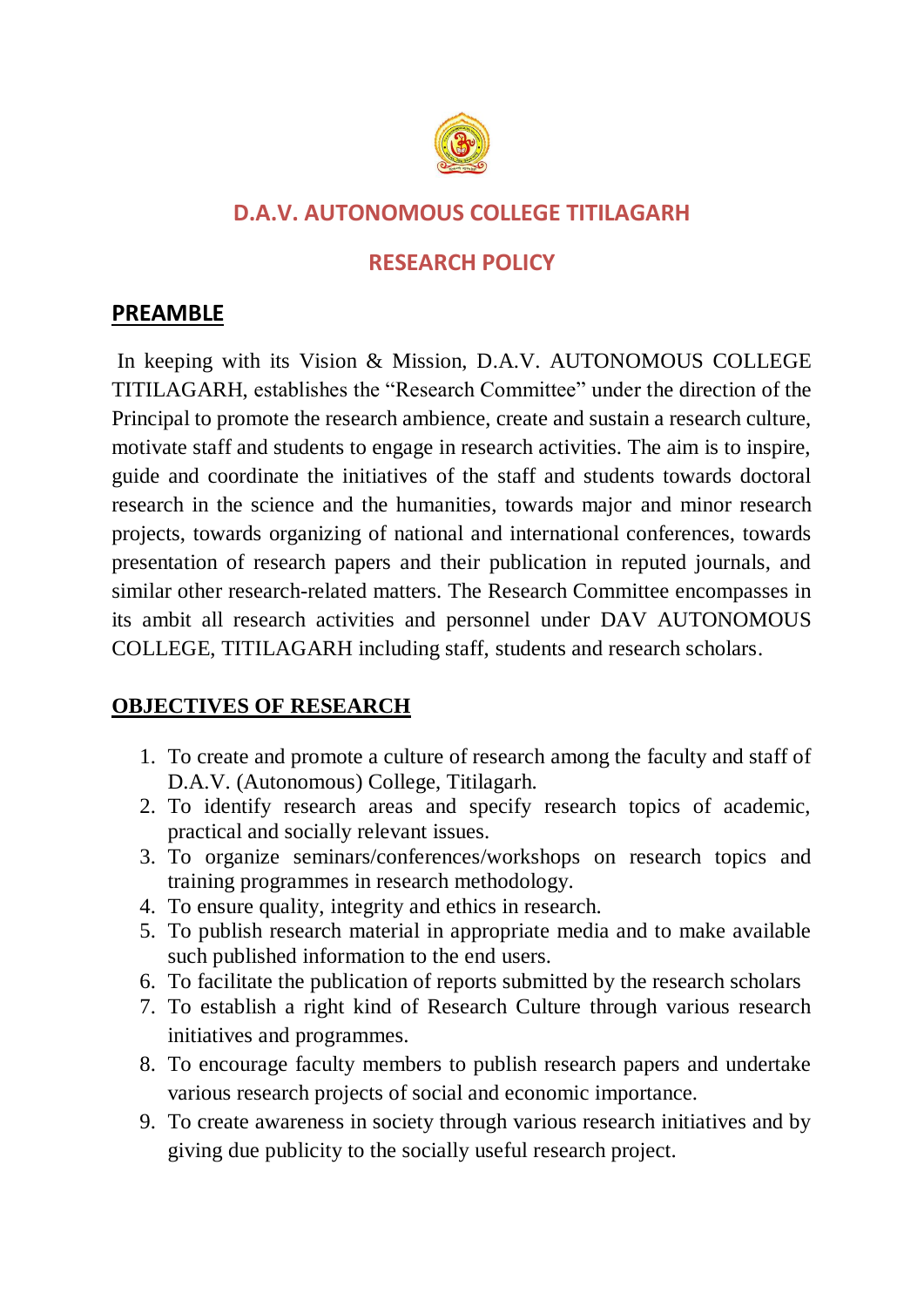- 10. To establish linkage with industries and business organisations to identify potential areas of research, service and other basic research enquiry.
- 11.To organize various workshops to develop appropriate research skills among the scholars and faculty members.
- 12.To depute faculty members to various workshops, symposium, seminars and conferences in their respective fields as well as in the areas of contemporary importance.
- 13. To develop suitable infrastructure in the college that will help to undertake different research projects.
- 14.To undertake all other such activities which will inculcate research culture in the college.

### **CODE OF ETHICS IN RESEARCH**

DAV AUTONOMOUS COLLEGE TITILAGARH is committed to promote and maintain high standards of integrity and accountability in the conduct of academic research and is keen to introduce a culture of honesty and transparency. The college is dedicated to free academic environment to conduct research and publish, subject to the norms and standards of scholarly analysis. Every researcher should advance the knowledge, mission, and values of our profession, and maintain and enhance its validity through rigorous study, active dissemination and discussion, and responsible criticism. The faculty, research staff, and students will abide and fulfil the responsibilities and obligations as per the guidelines issued by Research Committee.

#### D.A.V Autonomous College Titilagarh abides by the following **Research Ethics**:

- 1. Conduct all research activities in accordance with the accepted standards of our discipline.
- 2. Ensure the accuracy of the data gathered and/or used in our research.
- 3. Ensure that only the correct data, information, and research results shall be reported in journals, conferences, and symposium.
- 4. Not to plagiarize; that is, to present portions of another's report or data as our own and Cite clearly all sources of information and data used in the research.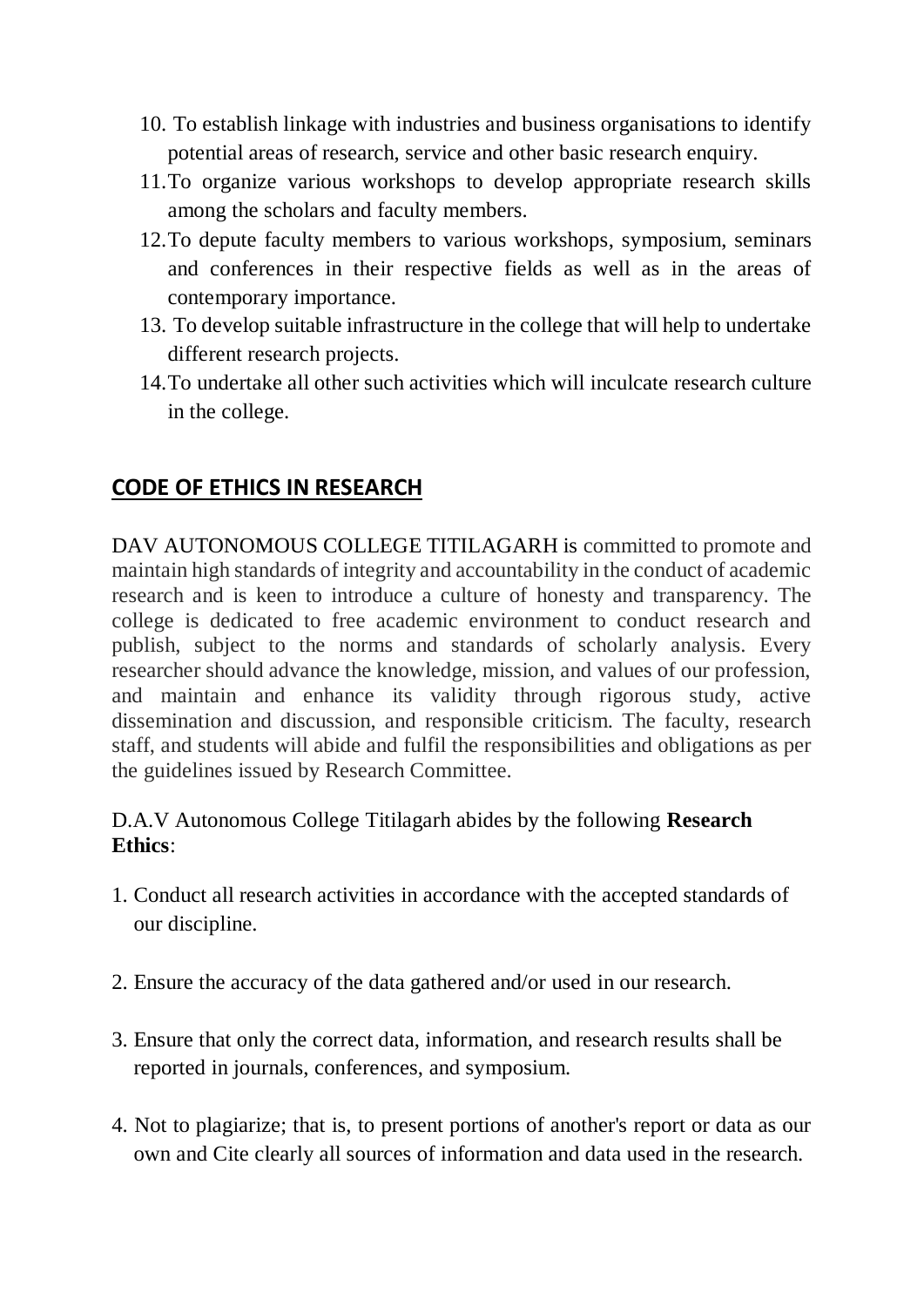- 5. Give proper acknowledgment and credit to resource/fund agencies
- 6. Provide assistance to other researchers in the area of your expertise.
- 7. Acknowledge the material contributions of others in our research undertaking.
- 8. Keep detailed and complete records of research.
- 9. Be transparent in the use and disbursement of resources for the research.
- 10. Declare promptly any conflict of interest in our engagement in research and Presentation of research results.
- 11. Ensure that our research results are accessible to the public once the research is concluded or as soon as is reasonable.
- 12. Respect the confidentiality of sources by not using or releasing data and information revealed to us in confidence.
- 13. Call the attention of the public and the authorities to any hazard we observe that threatens human and environmental safety.
- 14. Avoid making misleading or exaggerated statements, or publicizing equivocal research findings as fact.
- 15. Observe safety practices in all our research activities.

16. Avoid deliberate violation or circumvention of regulations governing research.

- 17. Refrain from causing harm, stress or pain to any animal in any experiment that does not contribute any substantial benefit to humanity.
- 18. Ensure that laboratory wastes are properly disposed or treated, and our research activities do not result in environmental degradation.
- 19. To conduct research that serves the needs and promotes the best interests i.e.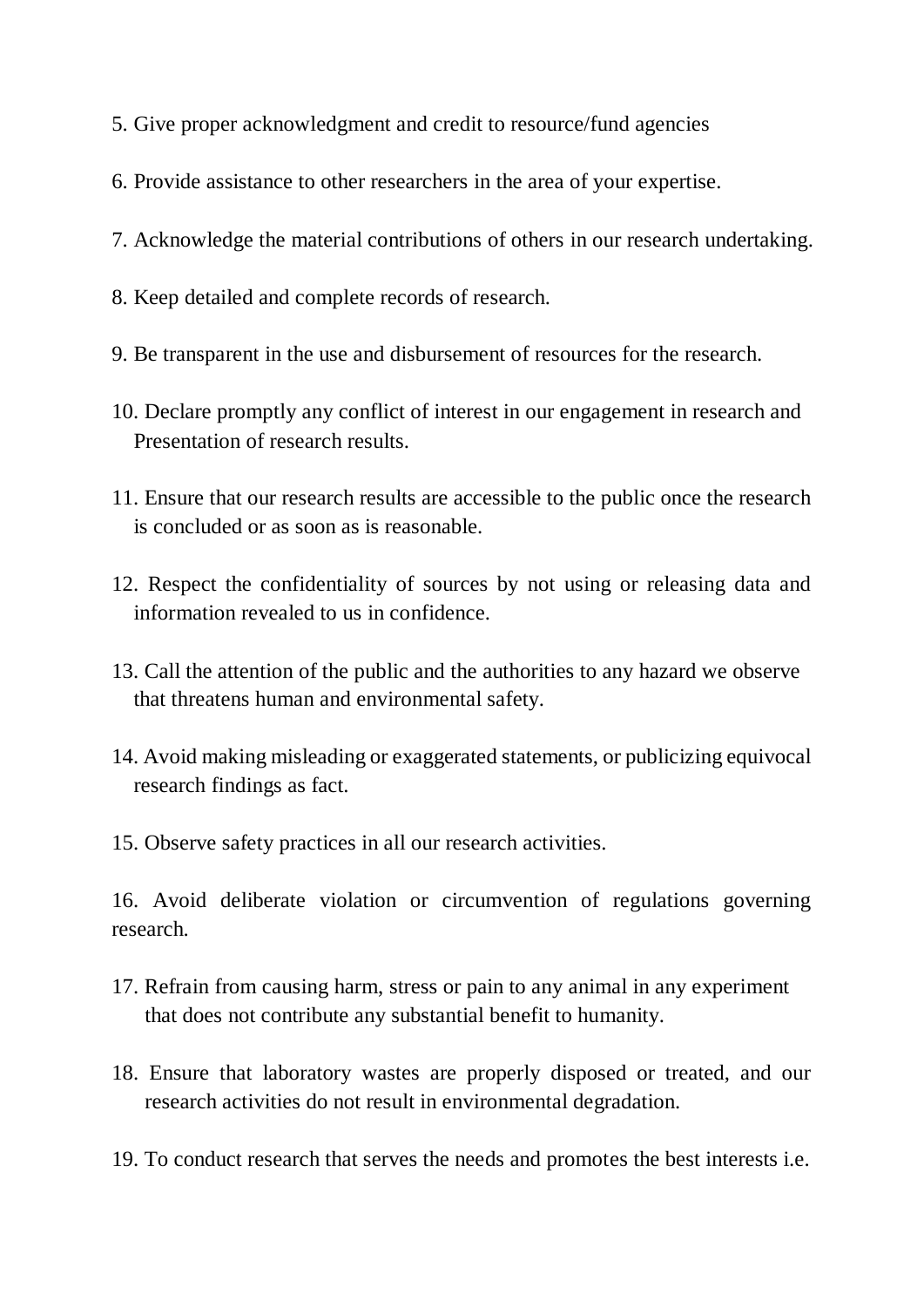respect cultural, individual, and role differences among research participants and consumers, including those based on age, sex, gender identity, sexual orientation, nationality, and ethnicity.

- 20. Avoid research practices and reports which create biases and prejudices.
- 21. Protect our participants' right to privacy and confidentiality.
- 22. Safeguard the rights and welfare of persons and communities whose status and vulnerabilities may impair autonomous decision-making.

#### **PLAGIARISM POLICY**

The students and their guides/ supervisors, before submitting the thesis or synopsis or any kind of document, must follow the plagiarism checking policy decided by UGC. This policy is given in following link. [https://www.ugc.ac.in/pdfnews/8864815\\_UGC-Public-Notice-on-Draft-](https://www.ugc.ac.in/pdfnews/8864815_UGC-Public-Notice-on-Draft-UGC-Regulations,-2017.pdf)[UGC-Regulations,-2017.pdf](https://www.ugc.ac.in/pdfnews/8864815_UGC-Public-Notice-on-Draft-UGC-Regulations,-2017.pdf)

The scholars must follow the criteria given below for plagiarism checking:

- 1. The thesis/dissertation must be subjected to plagiarism check using the authenticate software.
- 2. The document at the time of its submission for adjudication must accompany a plagiarism checked report generated by the authenticate software.
- 3. The scholars and supervisors are herewith advised to follow the following exclusion criteria at the time of actual checking of the document.
- a. Quotes ('….' Or "…") used in the manuscript
- b. Bibliography or References
- c. Common words or Phrases like ("the," "an," "a,","and," "but," "of" and so forth)
- d. Small word matches up to 10 words